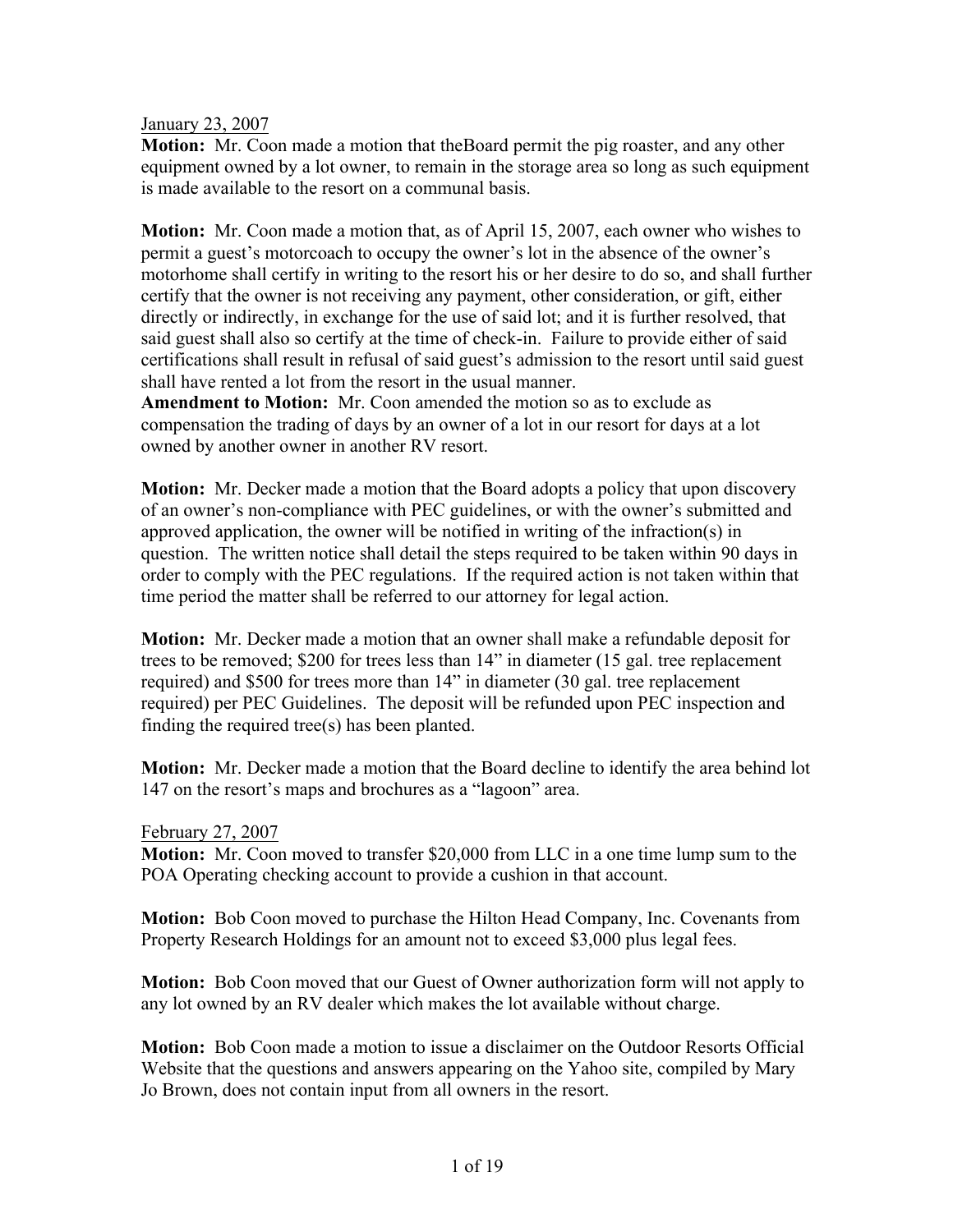#### March 27, 2007

**Motion:** To allocate \$3500 from the Capital budget for Atlas Surveying to create control points throughout the park.

**Motion:** To define the word "structure" in the Covenants as "habitable, and in excess of 56" high".

**Motion:** To approve entertainment units attached to the pads that may contain items approved on a lot by lot basis, i.e., cabinets, sinks that are plumbed to code, and nonwood burning units for fire; they are to be include within the 1500 sq.ft. of allowable impervious material, and are to be designed to blend in with the landscape, and compatible with materials and colors currently accepted and approved within the resort. Guidelines are to follow.

#### May 1, 2007

**Motion:** That a letter be sent to Savannah Hardscapes stating that the new Board has reviewed our policies, and that we understand their problems. The proposed fine is to be waived, and the new contractor hours will be from 8:00 A.M. to 5:00 P.M. Future violations will be enforced against the surety bond that Savannah Hardscapes has put up, and the resort will not tolerate any deviation from the PEC Guidelines, which includes beginning work without a permit.

**Motion:** Contractors will be allowed to work in the resort from 8:00 am to 5:00 pm Monday through Saturday. There will be no work allowed on Sundays and holidays, i.e. New Year's Day, Easter Sunday, Memorial Day, Independence Day, Labor Day, Thanksgiving, and Christmas. In addition, the manager will have discretionary power to extend these hours on an emergency basis.

#### Policy on Providing Sewer Service to Lots:

**Motion:** If the break occurs on private property, repair is the responsibility of the lot owner. If the problem occurs to the main line on common property, repair is the responsibility of the Association.

**Motion:** To transfer \$16,000 of the \$21,000 remaining 2006 profit from the LLC into the POA's capital account for the purpose of fully funding the proposed kitchen upgrade.

#### May 22, 2007

**Motion:** To rescind the previously approved motion regarding contractor's Saturday hours. The new motion will state as follows:

Contractors will be allowed to work in the resort from 8:00 A.M to 5:00 P.M. Monday through Saturday. Work between 8:00 and 9:00 A.M. every day, and all day on Saturdays, must be non-intrusive, and produce no noise, dirt or dust. No work shall be allowed on Sundays and holidays i.e. New Year's Day, Easter Sunday, Memorial Day,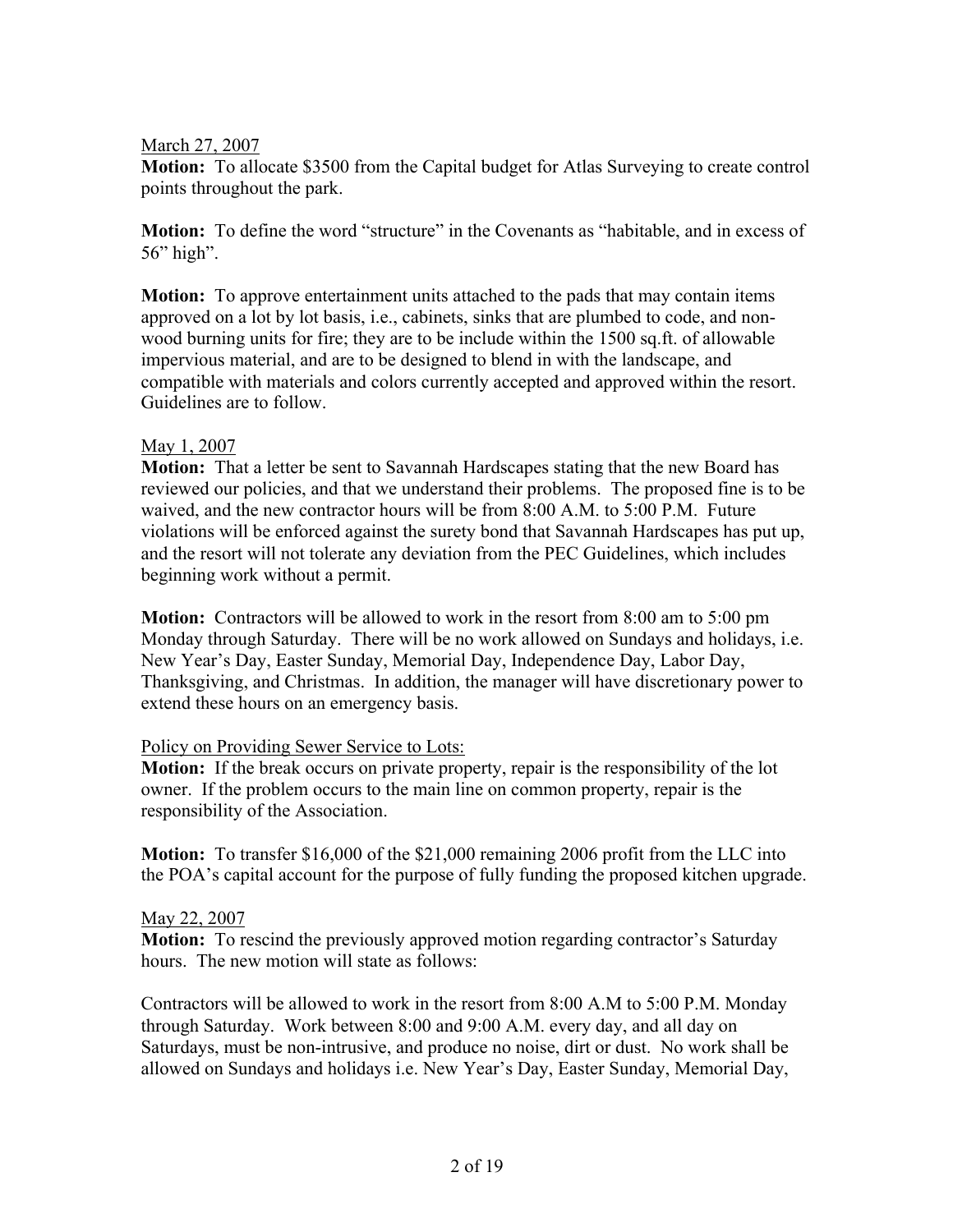Independence Day, Labor Day, Thanksgiving, and Christmas Day. The Manager shall have discretion to extend these hours on an emergency basis.

## Encroachment onto Common Area behind Lot 105:

It was agreed that owners must comply with their property enhancement applications, and that all owners should be treated equally. Jeff Titus suggested that the owner and contractor be fined and Chuck Ellsworth concurred.

**Motion:** To send a letter to both the owner and contractor stating the violation and requesting owner compliance within 30 days. In the event of non-compliance a fine to the contractor may range from \$500 to \$10,000.

## Encroachment onto Common Area behind Lot 112:

**Motion:** To approve the proposal of Mr. & Mrs. Safranek to improve their property, with the exception that they may not pave between the two triangles at the back of the property, as shown on their property enhancement application.

**Motion:** To bill owners for debris removal adopting the rates and provisions as specified by the Resort Manager.

## July 31, 2007

**Motion:** To authorize funds for an as built survey, a tree & topographical survey, and an appraisal, for both the clubhouse and the front office building.

**Motion:** To reduce the surety bond required from our contractors from \$10,000 to \$5,000, so long as appropriate general liability insurance coverage is maintained.

**Motion:** That when an owner requests to remove a tree in the Resort the decision as to whether or not a replacement shall be required shall be left to Woody Morris, of Treestock Enterprises, or other licensed arborist.

**Motion:** That, in order to prevent a conflict of interest, the manager shall not serve on the Grievance Committee, and that said Committee shall consist of two members of the Board of Directors (one of whom shall serve as the chairperson) and another owner, not a member of said Board who shall be chosen by the two members of the Committee who are Board Members.

**Motion:** That when an owner and the Property Enhancement Committee are unable to agree as to whether a tree shall be removed, the resort will retain Woody Morris, Treestock Enterprises, at the expense of the owner, to render an opinion on the matter, and his opinion shall be binding upon both parties.

## September 20, 2007

**Motion:** That we purchase the golf cart recommended by Mr. Coon for \$4,500 plus sales tax, to be paid for by the LLC.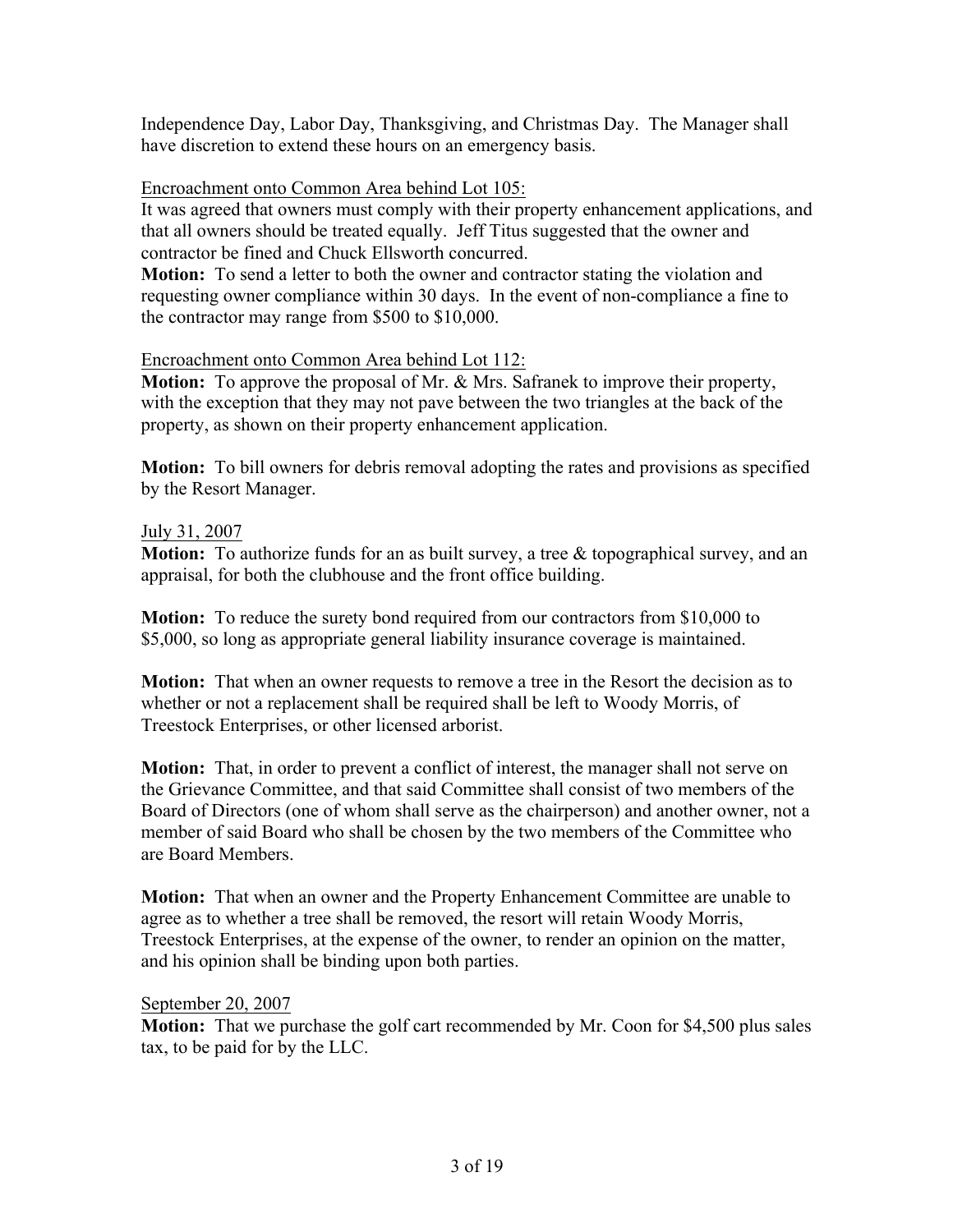**Motion:** To increase the amount of \$15,000 budgeted for fire hydrants by an additional \$6,000.

**Motion:** To proceed with the rear gate and storage area project, and to fund it by using (a) the \$10,500 set aside in the capital budget for the turn area and exit gate, and the \$3,500 set aside for lots A  $\&$  B, (b) the \$8,000 that was previously transferred to the Wachovia reserve account, and (c) the balance of about \$3,300 out of the\$7,000 that was set aside in the capital budget for the vehicle and trailer but that will not be used for that purpose.

**Motion:** To approve up to \$5,000 for Vance Holbrook to do preliminary blue prints for the clubhouse renovation.

#### October 24, 2007

**Motion:** That the Resort Manager will have the water meters on owner's property read at least twice annually.

**Motion:** To increase the quarterly maintenance fee by \$45.00 (10%), and otherwise to approve the income and expense items as presented, resulting in additional funds for capital projects, all to become effective as of January 1, 2008.

**Motion:** To suspend the transfer of \$13,143.75 in October and November from the POA operating account to the POA capital account, in view of the budgetary situation for 2007.

## November 10, 2007

**Motion:** That we not make the usual transfer from the POA's operating account to its capital account in either November or December, in order to offset the deficit that we have incurred in the POA's operating account.

**Motion:** To appropriate up to \$50,000 to have final Plans A and B drawn up by an architect, and to assess each lot owner up to \$100 for the purpose.

## December 18, 2007

**Motion:** That the Board enact an assessment in the amount of \$600 per owner in order to finance the repaving of phases 3, 4 and 5, the front entrance roads, and the clubhouse parking lot. Owners shall be given the option of paying either a lump sum of \$600, or else four quarterly installments of \$162.50 each. The proceeds of this assessment shall be placed in a segregated account, which shall be used solely for the purpose of paying the expenses of this project. A construction loan shall be taken out from Carolina First Bank in order to finance this expense on behalf of those owners who do not pay this assessment promptly in one lump sum. Any funds remaining in the segregated account after all assessments have been collected and all expenses of this project have been paid shall be returned to the owners.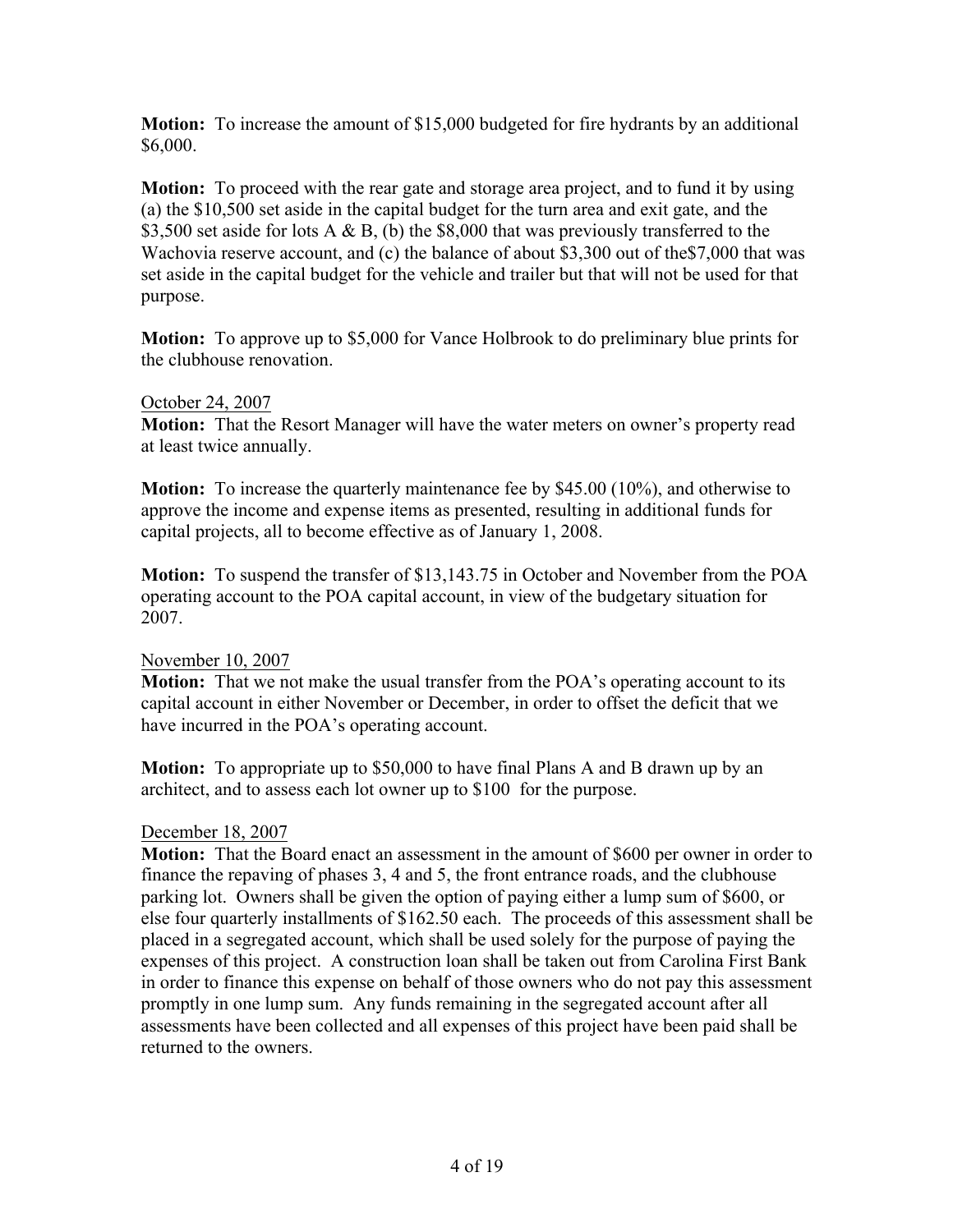**Motion:** That only 20 gallon, portable propane tanks shall be allowed on our lots, and that such tanks may not be buried.

**Motion:** That the tree policy be revised, so that the initial decision as to whether a tree shall be removed, and whether a replacement is to be required, shall be made by the PEC; that an owner may appeal an adverse decision of the PEC to the Grievance Committee; and that an owner may appeal an adverse decision of the Grievance Committee to the Board of Directors, which may or may not hear said appeal, in its discretion.

**Motion:** To approve the payment of the entire cost of health insurance coverage for Suzanne Bishop and her two sons for the period from April 1, 2007 through March 31, 2008.

## January 22, 2008

**Motion:** That Rick Haight will propose to Mr. Smith's attorney that the suit be settled if, inter alia, Mr. Smith complies with the 1400 sq. ft. rule, conforms to the 3' rule, and removes the stone wall, the planter, and the encroaching part of the pond; agreement to this proposal must be received within 48 hours or the offer will be withdrawn.

#### February 5, 2008

**Motion:** To accept the recommendation of the Paving Committee, and to award the bid to Southeastern Asphalt Paving, LLC, to repave phases 3, 4 and 5 of the resort, the front entrance, and the clubhouse parking lot.

**Motion:** To proceed with the repaving of phases 1, 2 and 6, as well as the loop around the clubhouse, as recommended by the Paving Committee. Any money remaining in the repaving assessment account at the completion of paving phases 3, 4 and 5, and the entrance and exit roads, will be returned to the owners. However, each owner will be contacted individually by letter, and will be given the opportunity to apply his or her refund to the additional paving costs. The balance of the money required will be obtained from Carolina First Bank in the form of a construction loan.

#### February 26, 2008

**Motion:** To take out a construction loan of up to \$150,000, to be used to repave phases 1, 2 and 6.

**Motion:** To approve the appropriation of up to \$25,000 for working drawings and engineering work concerning the proposed renovation of the lower floor of the clubhouse.

#### March 25, 2008

**Motion:** To adopt rate increases as follows: Forest Lots \$55.00; Clubhouse Lots \$60.00;Lake View Lots \$65.00; Lake Front Lots \$65.00; to be effective April 1, 2008; all current reservations to be honored at the rates quoted.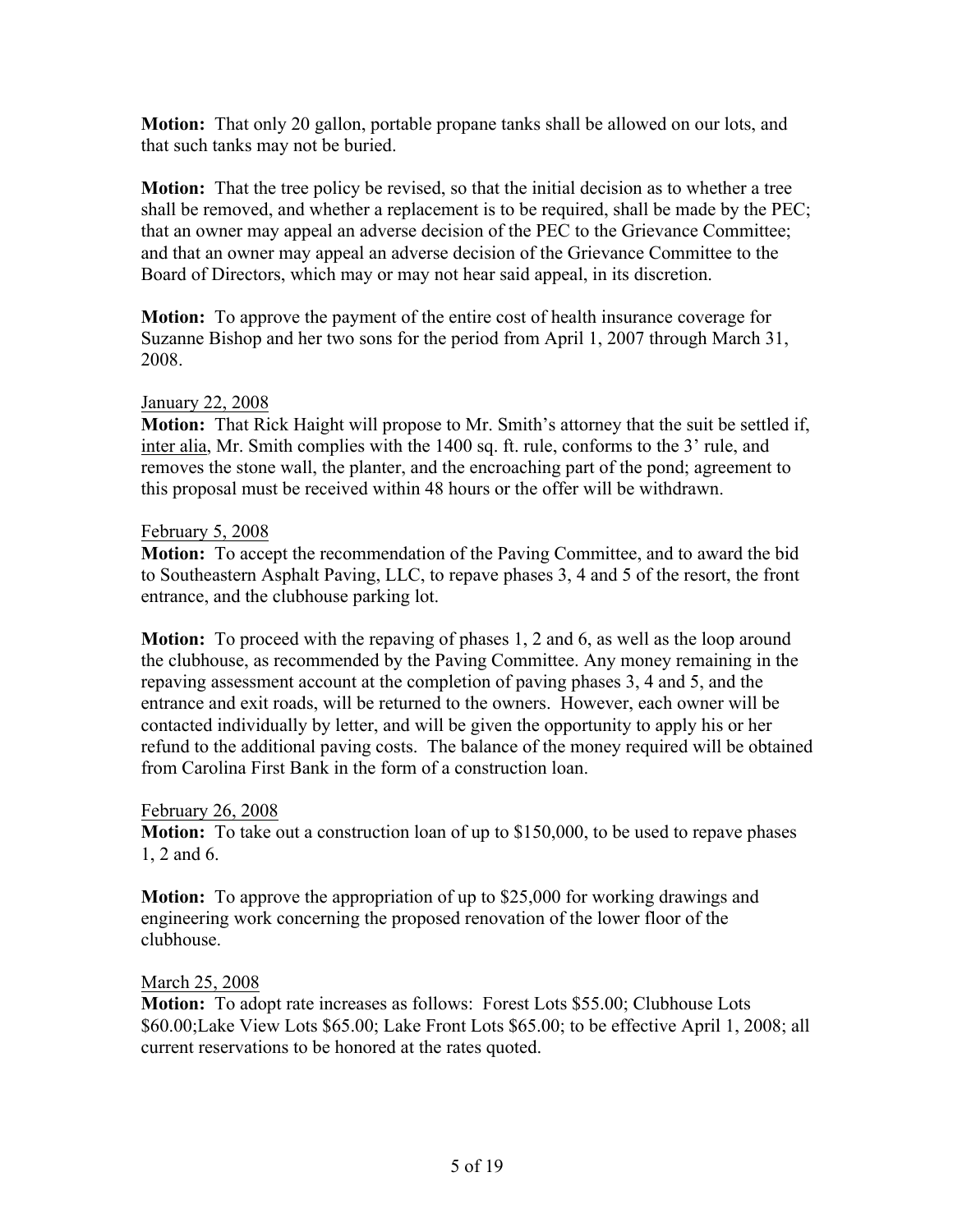**Motion:** To add to the Property Enhancement Guidelines at **(g) FIREPLACES AND FIRE PITS,** AT THE END OF ITEM 4): a BURIED TANK MUST HAVE WRITTEN Town approval and a Town permit. Also to add to the Pad Contractors Summary of Procedures & Guidelines, page 1**: Contractors Responsibilities re Roads:** 1) New concrete or pavers being placed for pad improvement must be flush with the existing asphalt pavement elevation; 2) The joint must be saw cut at the edge of the existing roadway; 3) Any damage to the new roadway will be repaired by the Resort at the Owner's expense. In addition, on page 2 of 5 of the Pad Contractors Summary of Procedures & Guidelines, under **Contractor Responsibilities,** delete bullted items 3, 7 and ll.

## April 1, 2008

**Motion:** That any excess assessments of owners for the calendar year 2007 that were not actually used in that year for the purposes of managing, operating, maintaining and replacing the common elements of the resort's property shall be applied against assessments for the calendar year 2008.

## April 5, 2008

**Motion:** To approve the renovation and an expenditure, not to exceed \$330,000, for the renovation of the clubhouse; )a obtain and submit working drawings for no less than 3 independent contractor bids; b) award a contract to the successful bidder to renovate the building for completion not later than March 31, 2009; the construction and costing to be overseen, without personal liability, by the Renovation Committee; c) the funding of the renovation to be procured under a construction to permanent loan from a commercial lender under a 20 year amortization loan program and not by Special Assessment.

**Motion:** That there be no refund of the original \$600 assessment; these monies to be used toward the repayment of the \$105,000 construction loan, obtained for the purpose of paving phases 1, 2 and 6.

## May 23, 2008

**Motion:** Effective July 1, 2008, owners will be requested to pay \$5.00 per day for storage of boats, vehicle trailers and tow dollies for a period of up to thirty (30) days. A notice to owners will be included in the third quarter billing.

**Motion:** To proceed with investigation of leasing/purchasing both a yogurt machine and soft drink dispensing system.

**Motion:** To charge \$20 a day for guests of owners who park a coach on the lot; fee to be payable by guests, effective July 1, 2008. Notice will be mailed to owners with the third quarter billing.

## June 25, 2008

**Motion:** That each owner may allow guests to stay on his lot in the guests' motor coach for a total of six weeks each calendar year without payment of the \$20 per day amenities fee previously enacted; provided, however, that any guest coach staying longer than three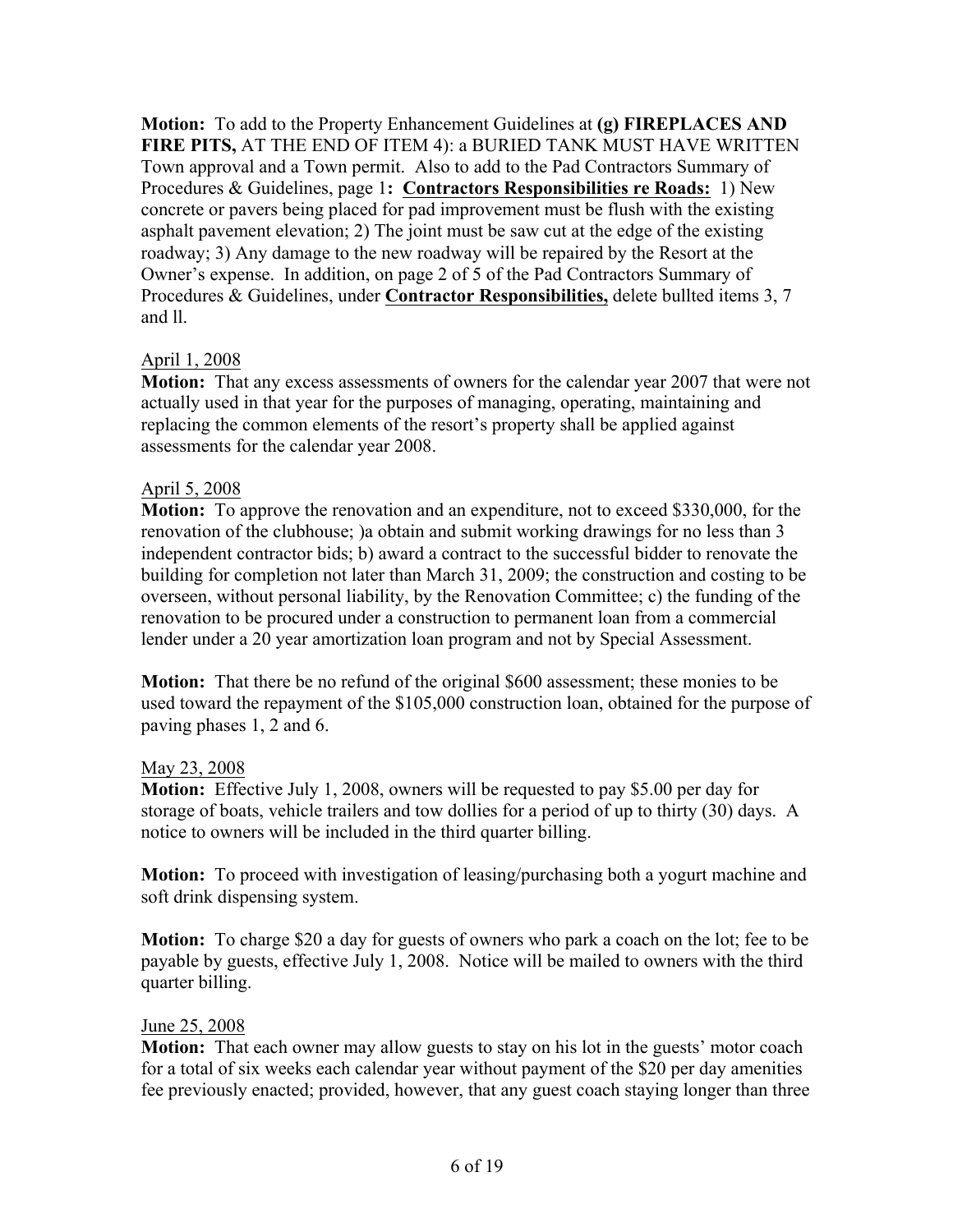weeks will be required to pay the amenities fee, which shall become effective July 1, 2008.

**Motion:** To rescind the motion of May 23, 2008, which stated, "Effective July 1, 2008, owners will be requested to pay \$5.00 per day for storage of boats, vehicle trailers and tow dollies for a period of up to thirty (30) days."

#### August 7, 2008

**Motion:** To accept the proposed contract with Highsmith Construction for renovation of the clubhouse in the amount of \$440,000.

**Motion:** To accept the Carolina First Bank loan proposal in the amount of \$330,000, as submitted.

**Motion:** To waive the amenities fee for lots owned by RV dealerships that provide such certification as to the use of the lot.

**Motion:** To appoint Chuck Ellsworth to fill the vacancy created by the resignation of Jeff Titus.

**Motion:** To appoint Jack Kzeski to fill the vacancy created by the resignation of Susan Safranek.

November 15, 2008

**Motion:** To approve the changes to the By-Laws, as submitted.

**Motion:** To approve the Maria Parker do the necessary deed work, and Atlas Surveying do the surveys, as presented at the forum.

January 29, 2009

**Motion:** To elect at the April owners' meeting this year two owners to serve on the Board of Directors for a three-year term, and one owner to serve for a two-year term.

**Motion:** To allow Bob Coon to run this year for an additional two-year term on the Board of Directors.

**Motion:** To accept Option B of the Hargray proposal; to be funded by an increase in maintenance fees of \$21.00 per quarter, and by an additional increase to each owner of \$18.75 per quarter for eight quarters in order to finance our agreed portion of Hargray's construction cost.

## April 10, 2009

**Motion:** To approve the proposed, revised Bylaws, with the correction of the typographical error at the bottom of page 17, which references Article VII and should reference Article VIII. The revised Bylaws are to be sent to the owners for approval by written ballot.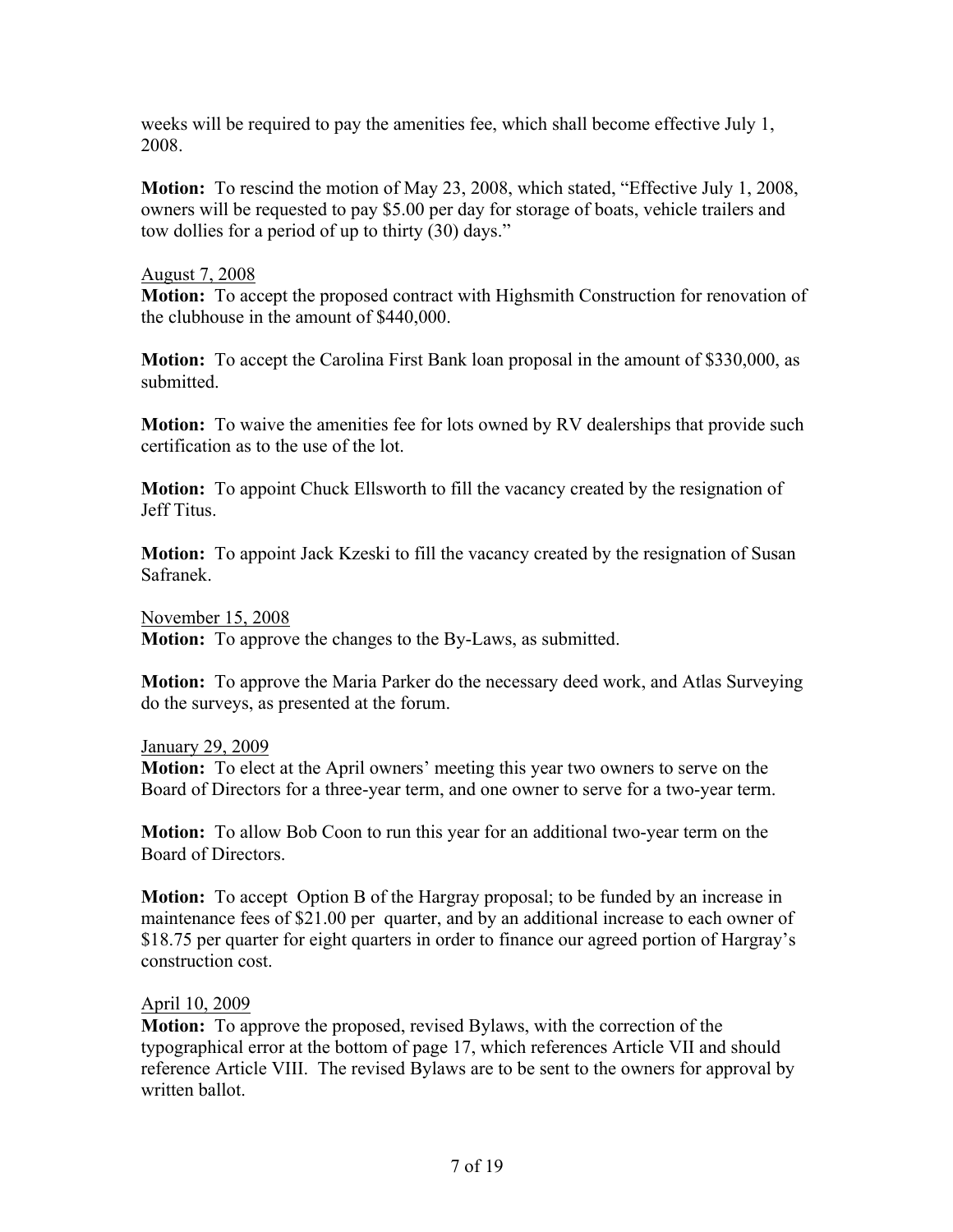**Motion:** That Suzanne Bishop shall have a base salary of \$55,000, per calendar year as Manager of the POA and LLC. In addition, she shall receive a draw of as much as \$25,000 each year, at her discretion, against her real estate commissions with the intention that her total compensation for the year will be at least \$80,000. The monies so drawn do not need to be repaid and this arrangement shall continue from year to year.

**Motion:** To authorize the office to send a letter to owners containing information about water conservation, with each individual owner's average water usage.

**Motion:** To approve the purchase and installation of a Doppler flow meter to measure the flow of sewage from the resort at a cost of approximately \$3,000.

**Motion:** To uphold the existing resort policy on accepting Class A and C motorcoaches, with the office having discretion to accept Class B+ coaches.

**Motion:** That any excess assessments of owners for the calendar year 2008 that were not actually used in that year for the purposes of managing, operating, maintaining and replacing the common elements of the resort's property shall be applied against assessments for the calendar year 2009.

#### July 29, 2009

**Motion:** To have the McNair Law Firm draw up a General Encroachment Agreement at a cost to the resort of approximately \$1,000.

**Motion:** To proceed with obtaining accurate pricing for a security system, and to retain Tom Crews as the architect for the project.

**Motion:** To pay Maria Parker \$2,000, in consideration of her contribution to the solution of our boundary line problems.

October 16, 2009 **Motion:** To settle the claim of Highsmith Construction for the amount of \$486,000.

**Motion:** To adopt the rental policy, and rental lot requirements, as presented

**Motion:** To authorize management to obtain bids for front walkway improvements to be presented to the Board.

**Motion:** To have ADT representatives come to the resort to take the necessary steps to arrive at a final budget for the project.

#### November 14, 2009

**Motion:** That any assessments of owners for maintenance for the calendar year 2009 that were not actually used in that year for the purposes of managing, operating, maintaining and replacing the common elements of the resort's property shall be applied against such expenses for the calendar year 2010.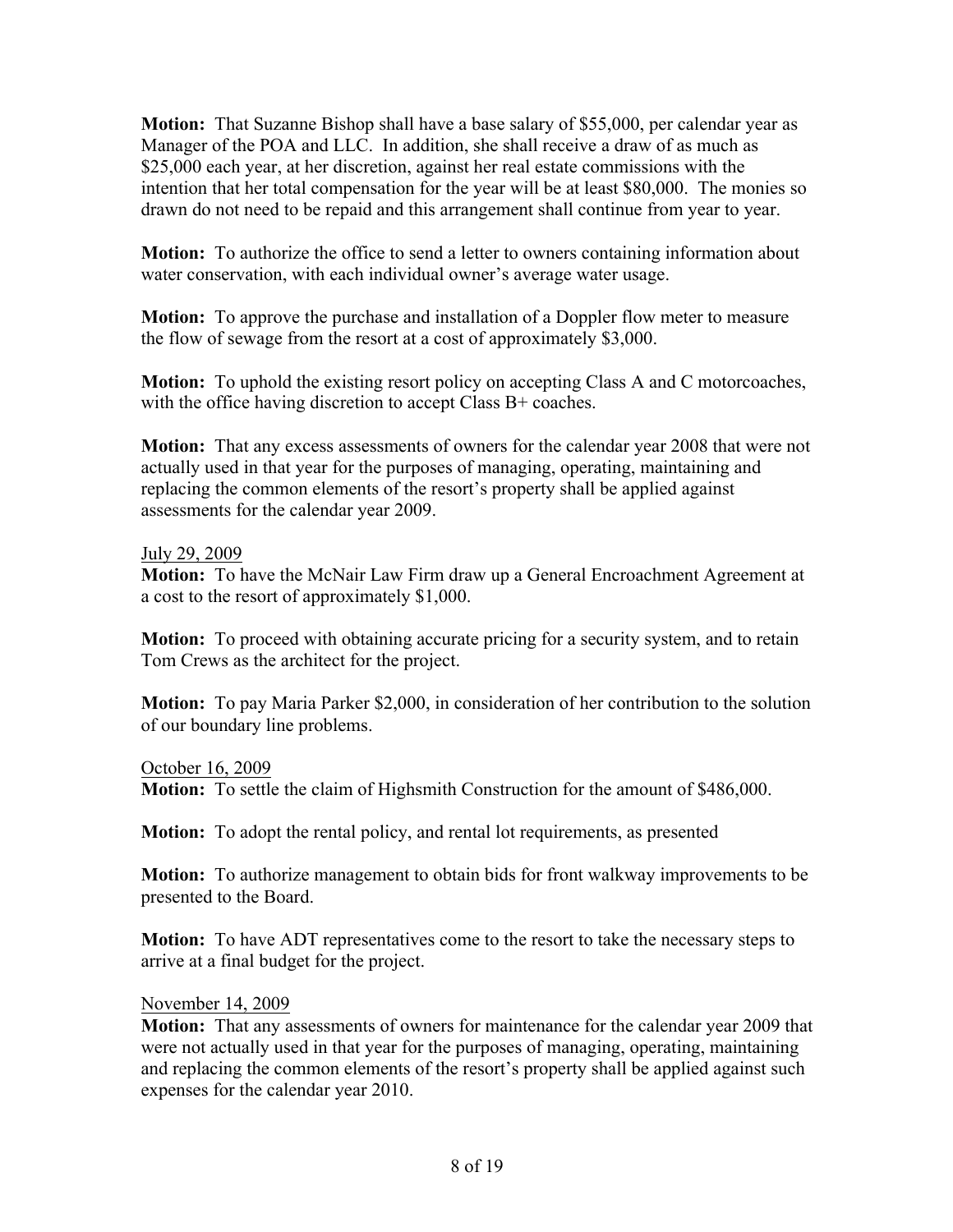**Motion:** To revise the site rental rates as follows: forest lots at \$55.00 per night; clubhouse and lake view lots at \$60.00 per night; and, lake front lots at \$75.00 per night, to be effective January 1, 2010.

**Motion:** That the Board approves installation of the security system as proposed; that it be financed by a one-time assessment of \$300 per lit, payable with the maintenance for the first quarter of 2010; that owners have the option of paying this assessment installments of \$100 each for the first three quarters of the year; that owners who choose the latter option pay an additional amount to offset the interest that will be incurred; and that any additional costs of the project be paid out of the capital budget.

#### December 28, 2009

**Motion:** To ratify the payment of a dividend in the amount of \$25 from the LLC to the POA.

**Motion:** To ratify the draw down of \$44,436 from the line of credit with Carolina First Bank and to authorize future draw downs that my be required to initiate the gate system project.

**Motion:** To proceed with fund raising efforts for playground equipment to be installed where the batting cage is currently located.

**Motion:** To allow Joel Katz to run for a seat on the Board for a second term.

**Motion:** To allow Cloyce Hutton and Jack Kzeski to run for seats on the Board for a second term.

## February 17, 2010

**Motion:** To ratify the payment of a dividend in the amount of \$25,000, which has been paid to the POA out of the 2009 profit of the LLC.

**Motion:** To ratify the draw down of \$44,436 from the \$240,000 line of credit with Carolina First Bank, which has been used for the gate system project. These monies are to be repaid upon receipt of owner assessment payments.

**Motion:** To rescind the motion of May 23, 2008 which states: "To charge \$20 per day for guests of owners who park a coach on the lot; fee to be payable by guests, effective July 1, 2008."

**Motion:** That each owner may allow guests to stay on his or her lot in the guests' motor coach for a total of six weeks each calendar year; provided, however, that any guest staying longer than three consecutive weeks will be required to pay an amenities fee of \$20 per day. In addition, if an owner allows a guest other than immediate family of the owner or his or her spouse, (i.e., children, grandchildren, brothers or sisters, or spouses of any of the foregoing) to stay in the owner's coach when the owner is not present, the guest dshall be subject to the same parameters stated above.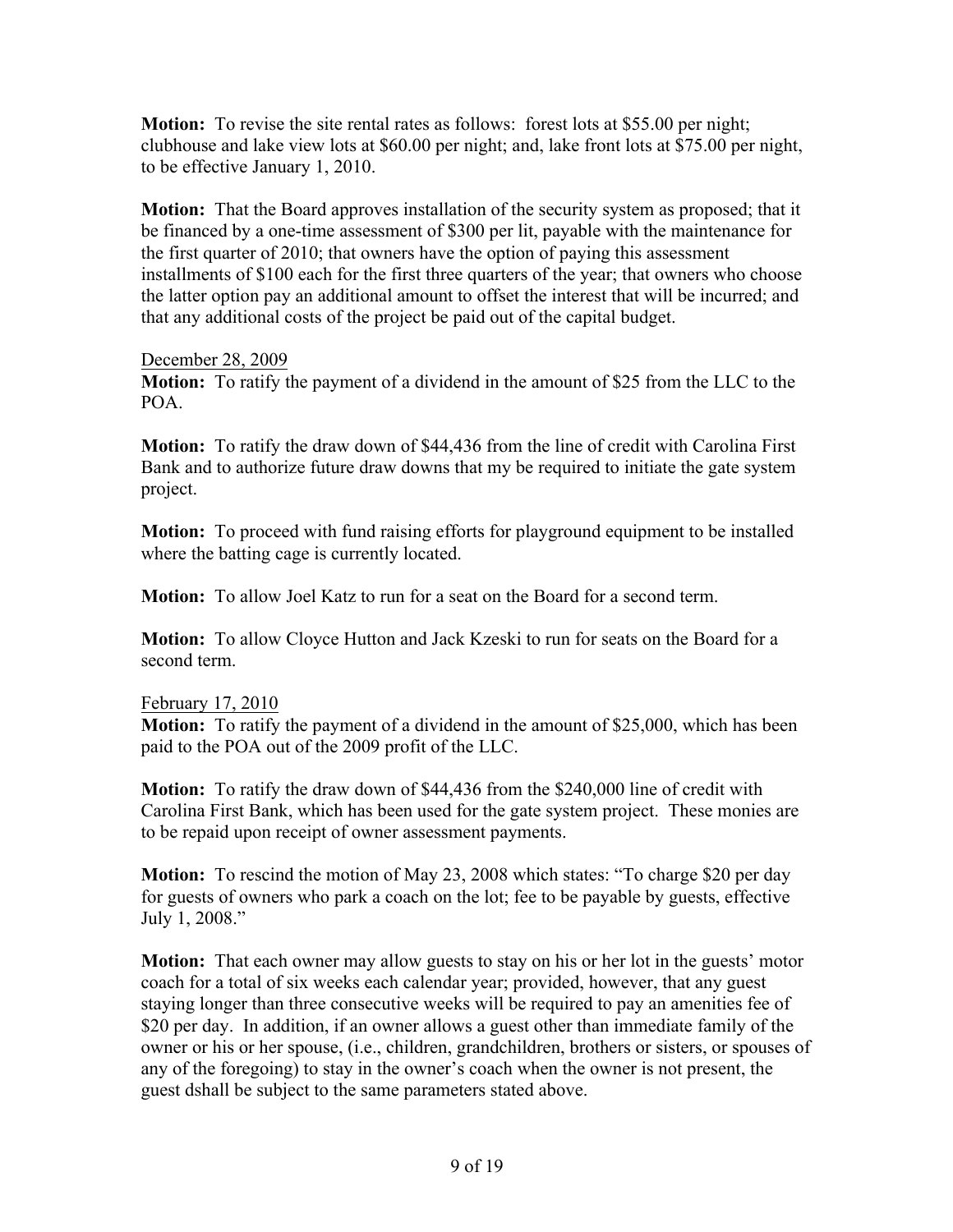**Motion:** To approve signing the amended Contract with HAB Panoramic to replaster the pool and pool deck, at a cost of \$47,750.

**Motion:** To approve the proposal of Miller-Dodson Associates, Inc. to do a Replacement Reserve Study for the resort, at a cost of \$3,985.

#### April 10, 2010

**Motion:** That any assessments of owners for maintenance for the calendar year 2009 that were not actually used in that year for the purposes of managing, operating, maintaining and replacing the common elements of the resort's property shall be applied against such expenses for the calendar year 2010.

**Motion:** That any guest may avail himself or herself of this guest of owner policy for one three week period, but must pay \$20 per day for the remaining three weeks, whether or not the guest transfers to a different lot. Once a guest utilizes a total of six weeks, on a cumulative basis, for a calendar year, the guest must pay the full rental rate for additional days.

#### November 13, 2010

**Motion:** To install pool heat pumps at a cost of \$27,500, of which \$14,000 is to be paid by the LLC.

**Motion:** To approve the purchase of the aforesaid playground equipment in November 2010, with payment to be budgeted under 2011 capital projects.

**Motion:** To approve the PEA Guidelines as written, with the exception of page 5 Article 4,A, 1-c; and, page 11 Article 7, item 22.

March 14, 2011

**Motion:** To approve the PEC Guidelines as presented.

**Motion:** To approve the Rules and Regulations, as presented.

**Motion:** To approve the policies and procedures for use of the Outdoor Resorts at Hilton Head Owners' Lounge.

**Motion:** To approve the reduced winter rental rates as outlined above.

April 9, 2011

**Motion:** That any assessments of owners for maintenance for the calendar year 2010 that were not actually used in that year for the purposes of managing, operating, maintaining and replacing the common elements of the resort's property shall be applied against such expenses for the calendar year 2011.

May 19, 2011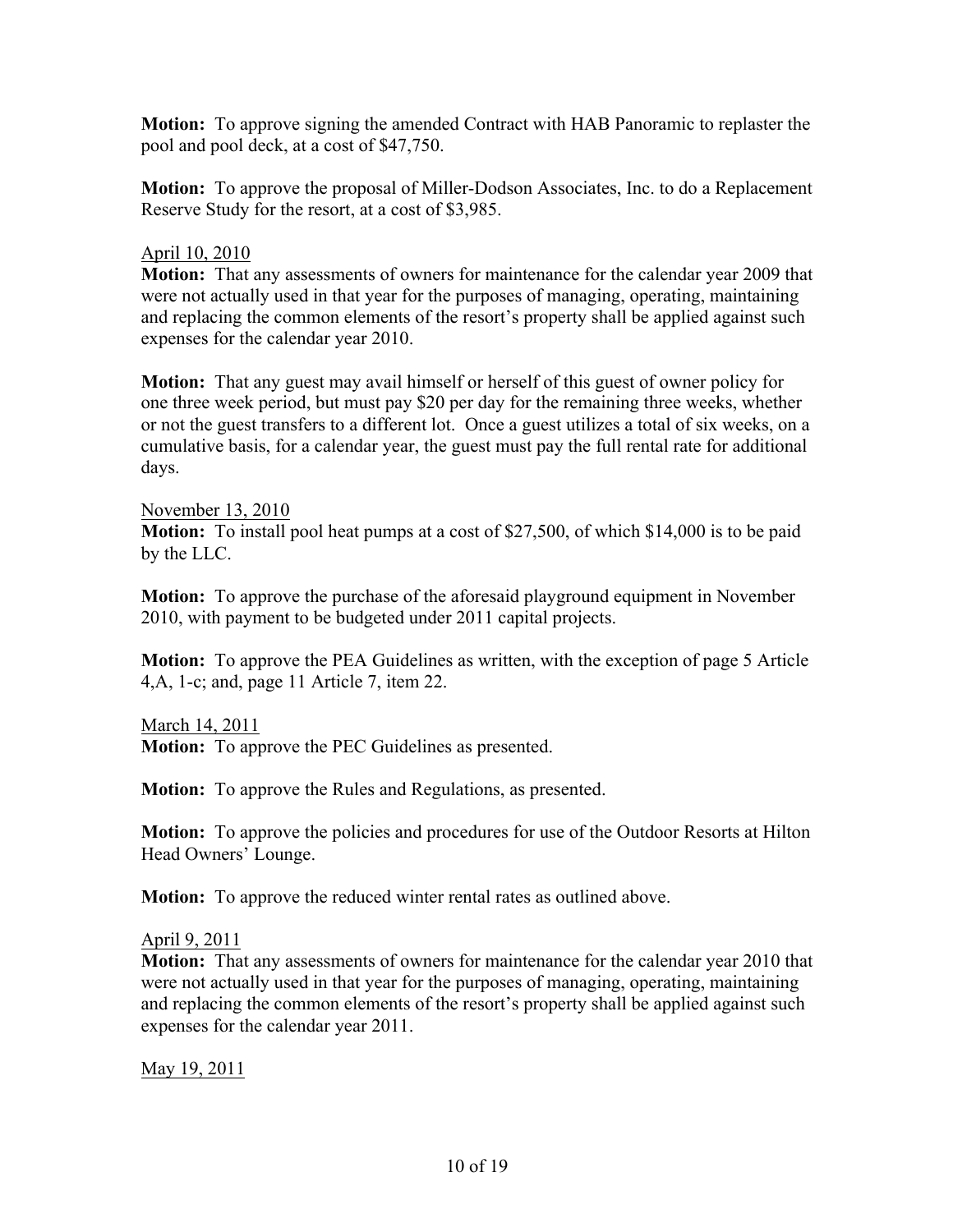**Motion:** That rental rates are for four (4) people; children under age seven (7) are free; each extra person to be charged \$2.00 per day.

**Motion:** The shed shall be built in compliance with a choice of standard drawings and specifications available in the office. The shed is to be of natural or manmade wood, shall be of a single color and shall not affect a neighbor's view of the natural landscape. If overly conspicuous, planting of shrubs may be required for screening. Color shall be natural blending earth tones. Shed shall be placed toward the rear of the lot. An approved PEA showing design, materials and colors is required.

**Motion:** That posts are to be used only to protect personal property such as lawns, sprinkler heads, borders, landscaping, etc. Location and quantity of posts to be determined by Management. In most instances only one post may be needed and necessary when strategically located to encourage a driver to avoid driving off roadway. The posts to be installed by Management and paid for by owner. An approved PEA is required.

**Motion:** That the posts on lot 161 were knocked down and will be replaced with the new standard posts. The posts on lots 42 and 374 will be replaced with the new standard posts as the existing posts deteriorate. The posts on lots 41 and 91 have not been approved and shall be referred to the Property Enhancement Committee.

**Motion:** That owners may leave their car on a site without a motorhome for up to six weeks contingent upon the owner obtaining the appropriate parking tag from the front office that will be hung on the vehicle's rear view mirror. Violation of this policy will result in a "boot" being placed on the vehicle and the owner will need to pay a \$50 fine in the front office for removal of the boot. The manager shall have the authority to extend the six week period for extenuating circumstances.

**Motion:** That if an owner parks their car on another owner's lot without a coach on the lot (without permission from an owner), the office will send a first warning letter. The second occurrence will result in a "boot" being placed on the vehicle and the owner of the car will need to pay a \$50 fine in the front office for removal of the boot. However, if the owner of the vehicle has permission from the owner of the lot and obtains a certificate from the office, the vehicle will be allowed to park on the lot for six weeks.

**Motion:** That tow dollies may be kept in the storage area while an owner is in residence. Anything other than a tow dolly may stay in the storage area for a 30-day period. After the 30-day period, the owner shall be charged \$10 per day for storage of said item.

**Motion:** Bicycles may be left on a lot when the owner is not in residence if they are covered with an environment blending colored bicycle cover.

**Motion:** To put in abeyance the June 1, 2011 rental rate increase until July 1, 2011.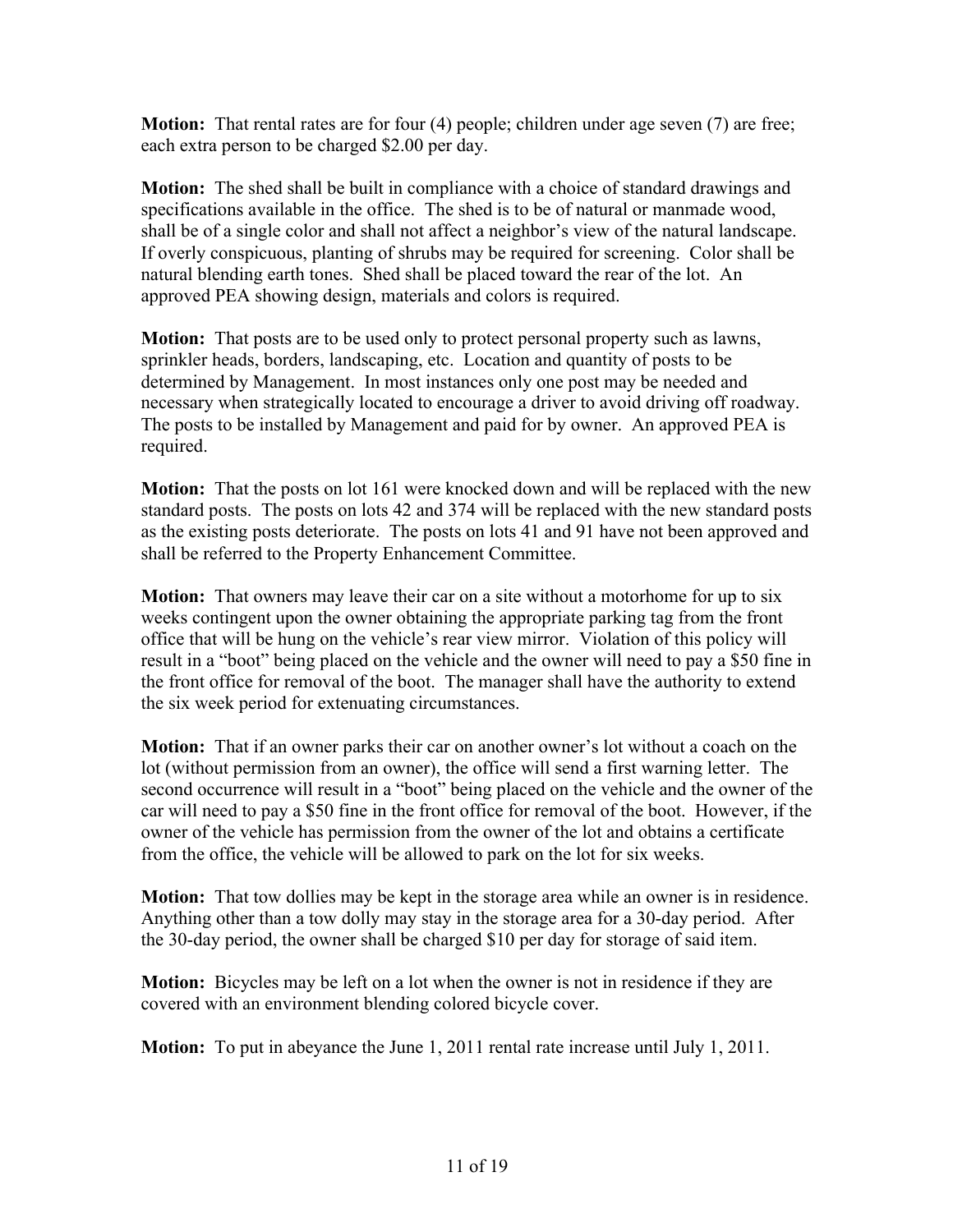**Motion:** To purchase Frank Guscio's Right of First Refusal for no more than \$20,000. A Letter of Intent will be provided to Mr. Guscio along with a deposit of \$3,500. The President is hereby authorized to negotiate for all the rights Mr. Guscio owns. The resort to pay for the purchase of these rights. There will be no assessment to owners, nor any outside financing will be obtained.

#### November 12, 2011

**Motion:** To distribute the 2012 amenity fees as follows: \$1.00 to the POA; \$2.00 to the LLC; and, \$2.00 to the POA security fund for gate repairs and monitoring costs.

**Motion:** That the \$17,500 taken from the Wachovia Money Market Account not be repaid. The balance of approximately \$20,700 in that account shall be transferred to the catastrophic fund at BB&T.

**Motion:** To select the auditing firm of Cherry, Bekaert & Holland to conduct the 20111 audit for the resort.

**Motion:** To return part or all of the \$8,000 contributed by the LLC for playground equipment, as needed to offset the operating loss in the LLC for 2011. The Capital budget will pick up this cost from available funds.

**Motion:** To approve the 2012 LLC and POA budgets as proposed.

**Motion:** To cancel the Hilton Head Island Motorcoach Resort's affiliation with Outdoor Resorts of America.

#### December 19, 2011

**Motion:** To adopt the logo design created by Bow Stern as the new brand identity of Hilton Head Island Motorcoach Resort.

**Motion:** That any assessments of owners for maintenance fees for the calendar year 2011 that were not actually used in that year for the purposes of managing, operating, maintaining and replacing the common elements of the resort's property shall be applied against such expenses for the calendar year 2012.

**Motion:** To adopt Hilton Head Island Motorcoach Resort as the legal name for our resort.

#### December 29, 2011

**Motion:** To approve current Board member Michel Leclerc to allowed to run for the 2012 nominations.

**Motion:** To adopt new names for the resort: Hilton Head Island Motorcoach Resort Owners; Association Inc. and Hilton Head Island Motorcoach Resort, LLC.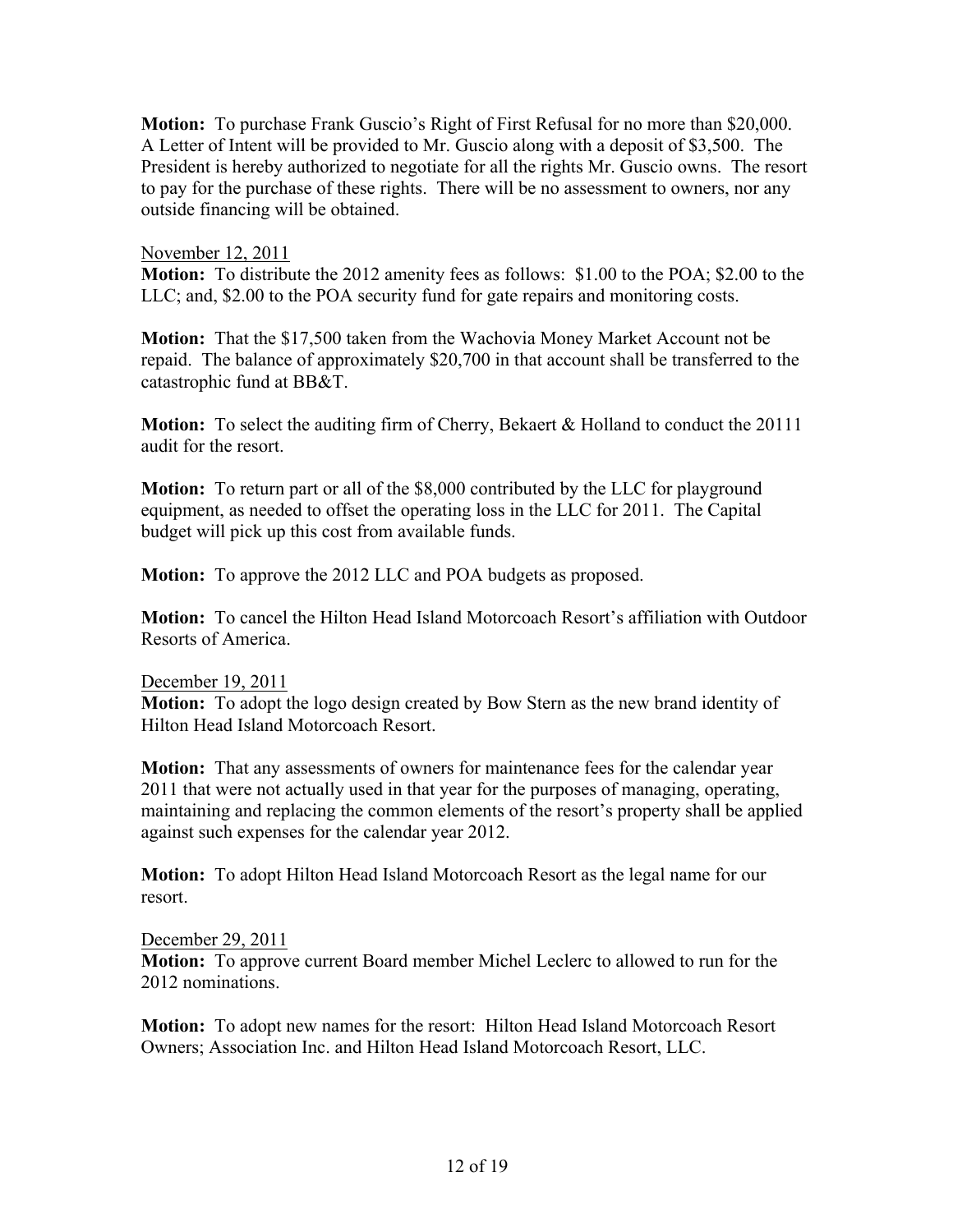June 18, 2012

**Motion:** To approve purchase of new reservation software, Sunrise.

July 10, 2012

**Motion:** To approve the expenditure of BowStern's marketing fee of \$31,000 for the remainder of the budget year.

**Motion:** To accept Article Two and the Tree Policy for the Property Enhancement Guidelines.

**Motion:** To approve obtaining legal counsel in regards to the Water Sewer Issue of the Resort

November 10, 2012

**Motion:** To read water sewer meters quarterly, beginning January 2013 and bill water and sewage

**Motion:** To approve the 2013 POA and LLC budget and modified long range plan

**Motion:** To approve a new loan at 3.8% for ten years with no prepayment penalties.

**Motion:** To allow only licensed and properly insured vendors to change fluids with the resort. Proper disposal is required.

#### May 6, 2013

**Motion:** Motorcycles, scooters, mopeds and all other currently registered street legal vehicles, including battery and other electric and battery operated vehicles to be used only as transportation in and out of the resort.

**Motion:** Charter an Ad Hoc committee to investigate the issues and develop long term mail policy that can be easily understood and implemented.

**Motion:** Seek an impartial second legal opinion and cap the attorney fees at \$2500.

June 5, 2013

**Motion:** That the PEC guidelines as changed (in red and attached to the email distributing these minutes) be accepted.

**Motion: The revised Common Area Forest Management Fund Letter be accepted.**

#### August 7, 2013

**Motion:** To select Option 1 (powerhouse pedestal) firm up the cost and ask Jim Harrison if he is still willing to pay to have it installed on his lot to perform the beta test for the Resort.

September 27, 2013

. 

**Motion:** To adopt the Accounts Receivable Procedures drafted by Michael and outlined in a separate attachment sent to all.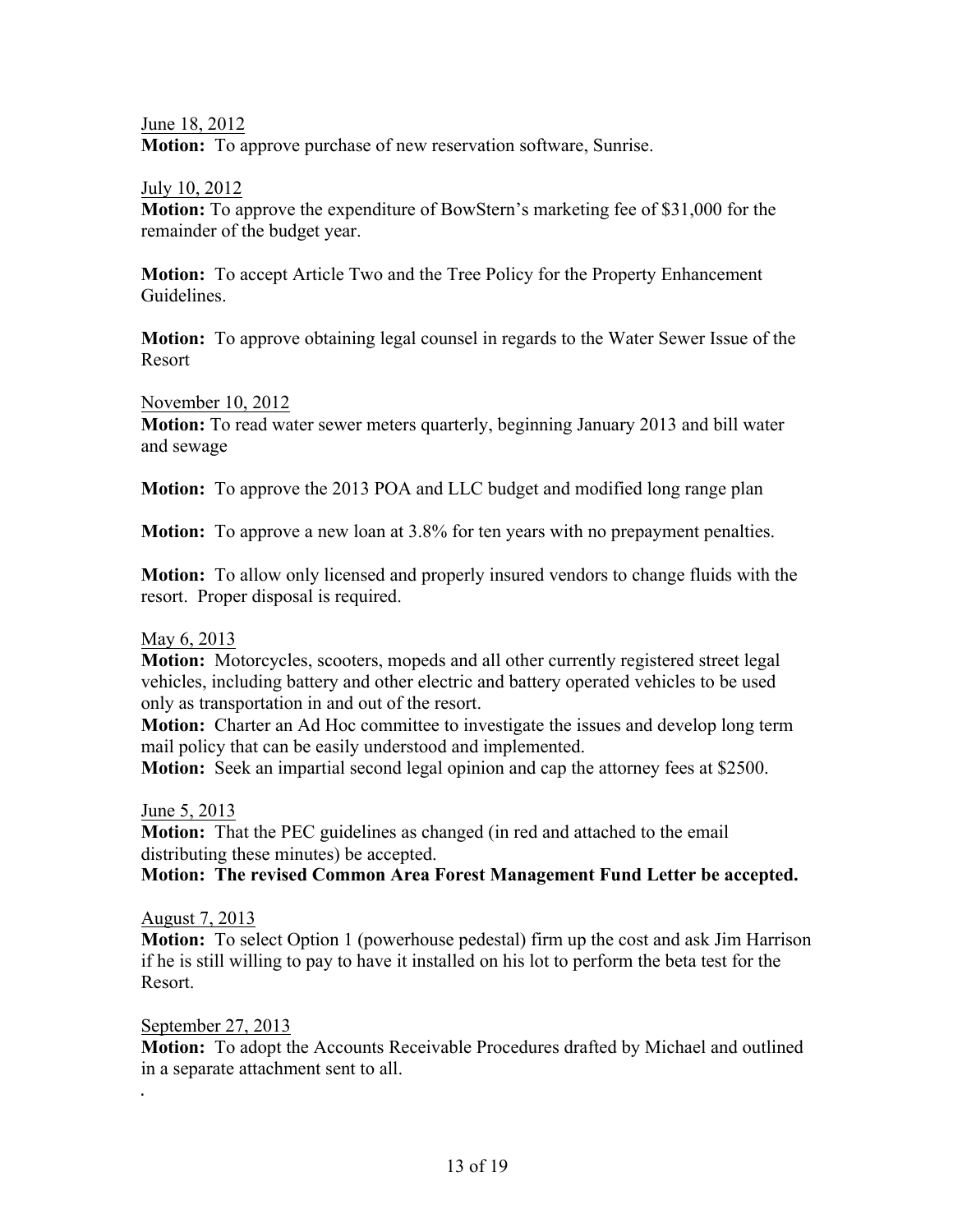#### January 23, 2014

**Motion**: To approve the employee compensation and bonus policy taking into account Martin's comments. Michel Leclerc, 2<sup>nd</sup> Maggie Collins. Passed.

**Motion**: BowStern Contract requires Board approval since it is over \$40K. MOTION: 20140102. Michel Leclerc, 2<sup>nd</sup> Ann Shippy. Passed

April 5, 2014

**MOTION 042014-03** to adopt policy regarding Encroachment onto common property made by Charlie Kendrick, 2<sup>nd</sup>, Michel Leclerc. PASSED.

**MOTION 042014-04** to adopt the 5 Year Financial Plan. Ed Knott, 2<sup>nd</sup> Ann Shippy. PASSED.

## **April 20, 2014**

**MOTION 042014-05** to adopt the new Hargray contract that will upgrade Wi-Fi and CATV. Ann Shippy, 2<sup>nd</sup> Charlie Kendrick. PASSED.

**MOTION 042014-06** to embrace the concept of the recommendations made by the Real Estate Panel and assign a Board Committee to work with the Staff and Owners to implement those that work best for the Resort. (Until a Board Committee is assigned, Ann Shippy and Don Beck will work with the staff to implement the recommendations.) Michel Leclerc, 2<sup>nd</sup> Charlie Kendrick. PASSED.

**MOTION 042014-01** to approve April 6, 2013 Annual Minutes and November 9, 2013 Semi-Annual Meeting Minutes made by Ed Knott, 2<sup>nd</sup>, Michel Leclerc. PASSED.

## **July 1, 2014--Open Board Meeting**

**MOTION:** 20140701 – to adopt the proposed revisions to the PEC Guidelines, Michel Leclerc, 2<sup>nd</sup> Charlie Kendrick. Passed.

## **September 9, 2014-- Open Board Meeting**

**MOTION:** 20140909-1 by Michel Leclerc; 2nd by Ed Knott. The President called for a vote, which was unanimous. PASSED.

**MOTION:** 20140909-02 to appoint Marianne as Secretary of the Board by Michel Leclerc, 2<sup>nd</sup> by Ed Knott. PASSED.

**MOTION**: 20140909-3 by Michel Leclerc to approve the formula of (1.5% inflation rate minus the cut in expenses=increase in owners maintenance fees) and the result being there will be no increase in fees for 2015. 2<sup>nd</sup> Charlie Kendrick. PASSED.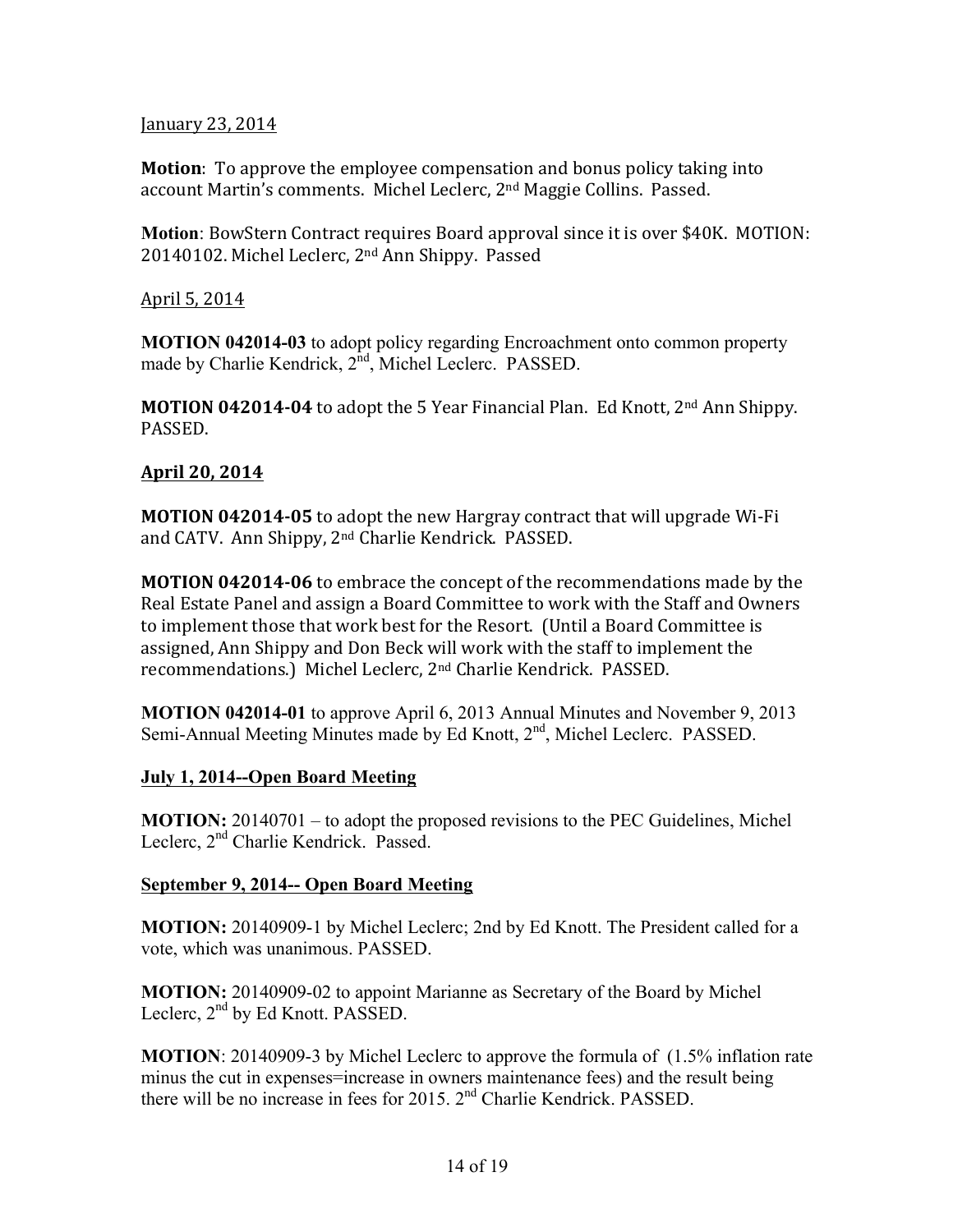## **November 8, 2014--Semi-Annual Meeting**

**Motion 20141108-1** to implement e-voting for the Annual Board of Directors Election and that we subscribe to the SimplyVoting.com web service in order to conduct the election was made by Marianne Riddile, and seconded by Charlie Kendrick, PASSED unanimously.

**Motion 20141108-2** to adopt the Coach Movement Policy was made by Steve Aasheim, seconded by Ed Knott, PASSED unanimously. Coach Movement Policy: Steve Aasheim outlined the proposed policy: office alerts owner in advance of 90day date; there is an automatic 10 day grace period. An additional 20-day grace period will be given with written request from owner and then approval in writing from the manager. For extenuating circumstances, an additional 30-day grace period may be requested in writing to the manager for the President's approval. Fines of \$25/day will be levied beyond approved time period.

**Motion 20141108-3** to adopt the **Credit Card Fee Policy,** "Owners wishing to pay their POA maintenance or other fees by credit card will be charged 3% of the total cost," was made by Don Beck, seconded by Marianne Riddile, PASSED unanimously.

**Motion 20141108-4** to adopt the **Rental Reservation Deposit & Cancellation Policy, "**A one-day rack rate deposit will be taken for reservations less than 30 days (standard taxes included). Daily reservations must be cancelled 48 hours before your arrival date for a full refund of your deposit. No change to monthly reservations," was made by Michel Leclerc and seconded by Don Beck, PASSED unanimously.

**Motion 20141108-5** to adopt the Budget for 2015 was made by Michel Leclerc, seconded by Ed Knott, PASSED unanimously.

**Motion 20141108-6** to adopt the **adopt 70-604 Tax Resolution,** "That any excess of Association income over Association expenses for the year ending December 31, 2014, shall be applied against the subsequent tax year Association assessments as provided by the IRS Revenue Ruling 70-604," made by Michel Leclerc, seconded by Charlie Kendrick, PASSED unanimously.

**Motion 20141108-7: Authorization Year-End Audit/Tax Return motion** to hire Ray Warco, Webster Rogers to conduct the annual audit of the 2014 Books and prepare the Resort's tax returns was made by Michel Leclerc and seconded by Charlie Kendrick, PASSED unanimously.

## **March 28, 2015--Annual Meeting**

**Motion 2015.3.28-1** Motion to adopt the Strategic Plan and the asset replacement schedule that was presented to the Board by Michel Leclerc; second by Charlie Kendrick; passed by unanimous vote of the Board.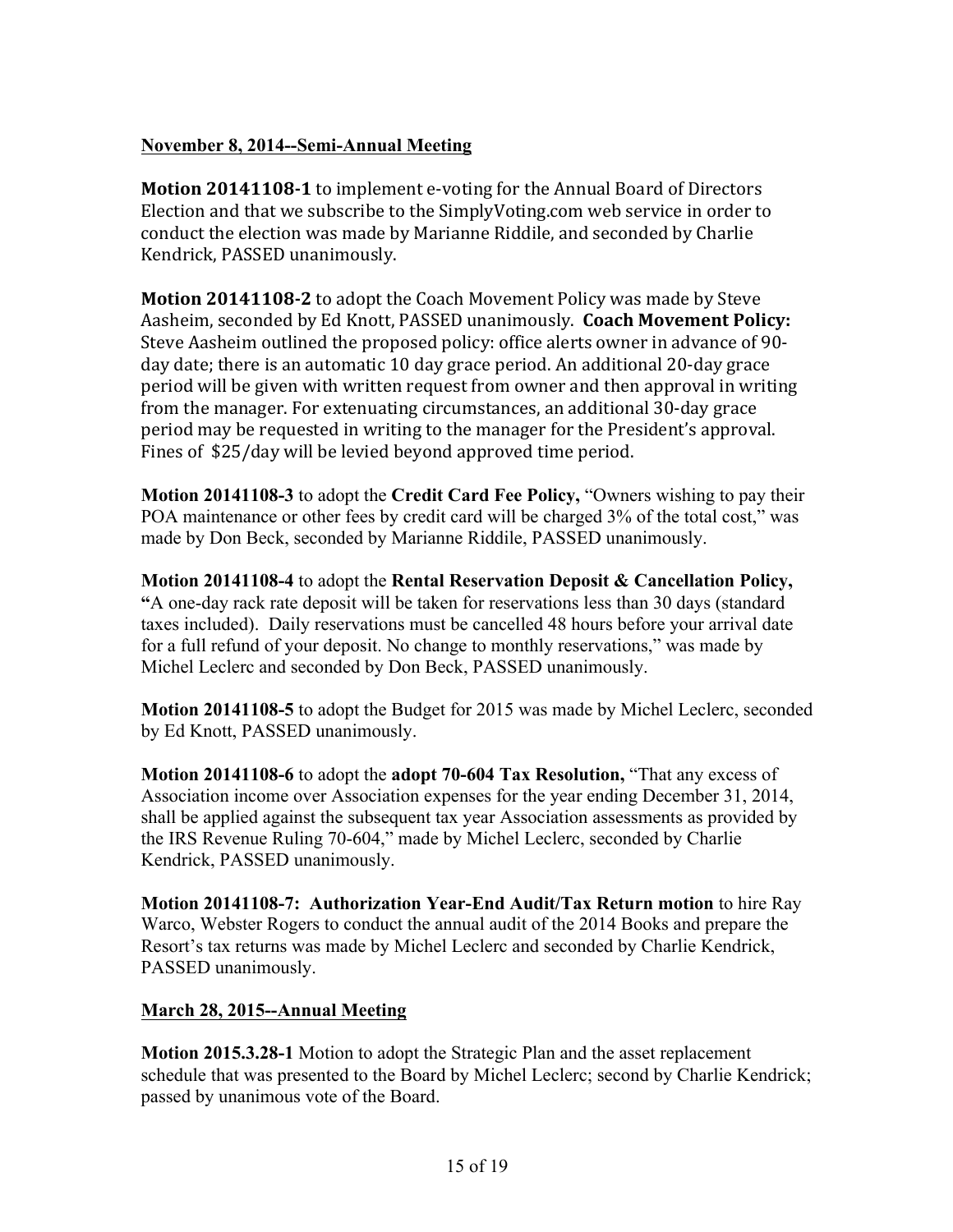**Motion 2015.3.28-2** Motion to accept the charter of the HHIMR Social Club by Charlie Kendrick; second by Don Beck. There was some explanation and discussion with the owners in the audience. The motion was unanimously approved by the Board.

## **August 27, 2015--Open Board Meeting**

**MOTION: 2015.8.27-1** To accept the new Asset Disposal and Replacement Policy which is a procedure that should be followed anytime common property with a value exceeding \$500 needs to be disposed of. Don Beck moved that the policy be accepted as written and Marianne Riddile seconded. PASSED

**MOTION: 2015.8.27-2** Kevin Crouse moved that the revised HR Policy be accepted as written. Second by Don Beck. PASSED.

**MOTION: 2015.8.27-3** To accept the new Profit Sharing Policy based on the sharing of 15% of the profits realized for the year 2015 using a formula that is tied to the performance evaluation and based salary. Participants will include full time employees who have been hired on or before July 1, 2015. Ed Knott moved that we accept the policy as written and Kevin Crouse seconded the motion. PASSED

**Motion: 2015.8.28-4** to accept the revisions to the Rules and Regulations, dated 9-1- 2015, for owners and renters was made by Ed Knott; second by Marianne Riddile. PASSED.

**MOTION 2015.8.27-5** Ed Knott made the motion that we proceed with the replacement and relocation of the transformer as proposed. Kevin Crouse seconded. PASSED.

## **November 14, 2015--Semi-Annual Meeting**

**Motion 2015.11.14-1** to accept minutes for March 28, 2015 Board of Directors' Meeting Minutes previously distributed to the Board by Tom Crews, Second by Ed Knott, Passed. **Motion 2015.11.14-2** to accept minutes previously distributed August 27, 2015 Board of Directors' Meeting Minutes: to the Board by Tom Crews, Second by Ed Knott, Passed

**Motion 2015.11.14-3** to adopt the following 3 rental practices:

1. Offer a three-month off-peak season (Dec. – Feb.) with a rate increase of \$5 for all lot categories and nine-month peak season (March – Nov) with an increase of \$10 for all lot categories. 2. Rental guest bills will no longer show itemizing for electric and recreation and discounts will be applied to the rental night rate that includes all charges except tax. 3. Credit cards will be accepted for all charges and discounts in total. Made by Don Beck, Seconded by Marianne Riddile; Passed.

**Motion 2015.11.14-4** "The Board will establish a schedule for regular, planned, incremental rate increases based on the annual rate of inflation; changes in cost of operation (contractor fees, electricity, taxes, personnel, water) and the rate increases at three first-class motorcoach resorts established as benchmarks. The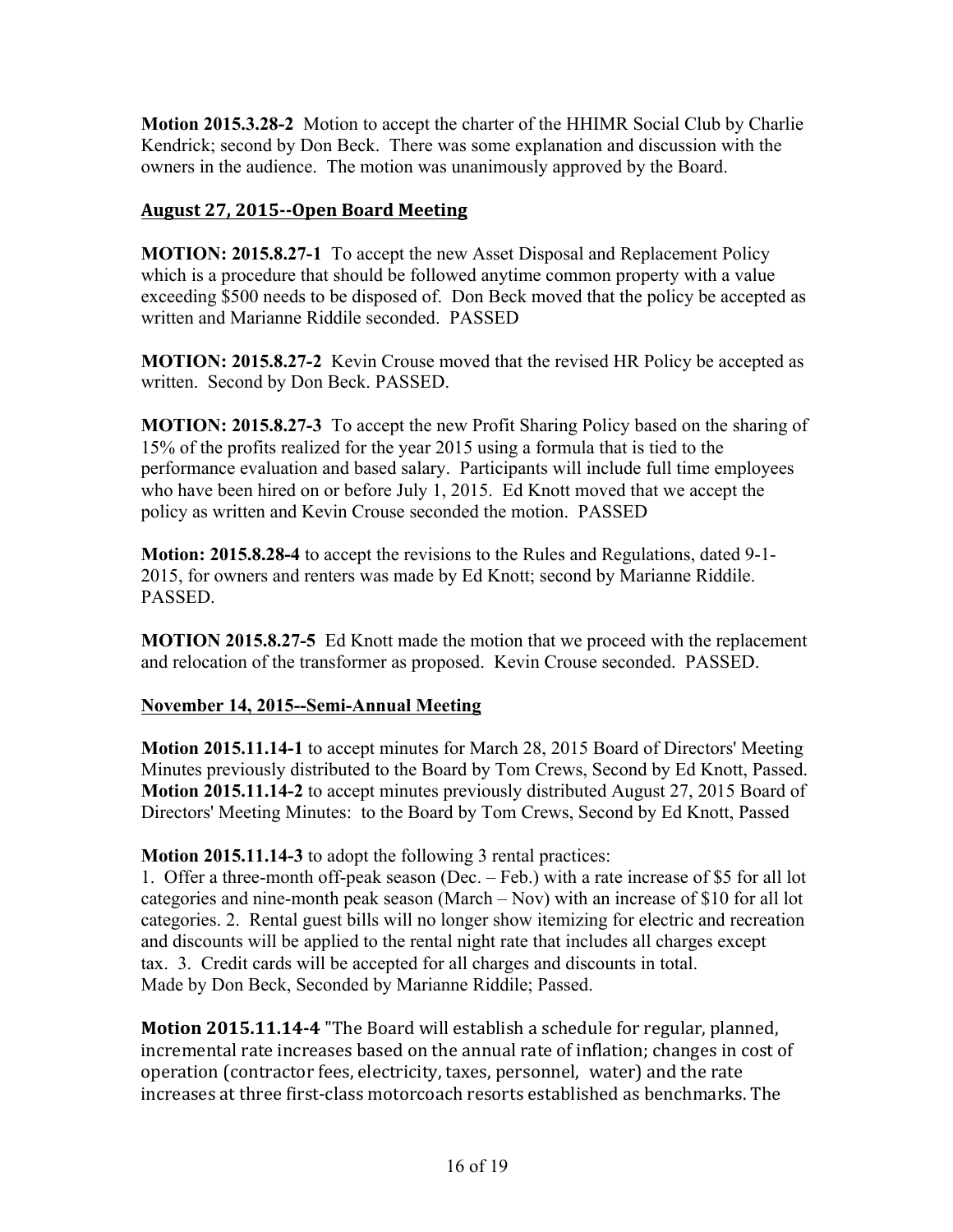schedule for review will be every other year with 2015 as the baseline (reviews in 2017, 2019, and so on)." Made by Marianne Riddile, Second by Don Beck; Passed.

**Motion 2015.11.14-5** " Motion to protect our brand and business identity by registering our trademarks with the US Patent and Trademark office, to include our logo, the names: Hilton Head Island Motorcoach Resort and HHI Motorcoach Resort, and our acronym, HHIMR; and appropriate the necessary funds to do so, estimated to be less than \$2,000. " Made by Marianne Riddile, Second by Ed Knott; Passed.

**Motion 2015.11.14-6** to adopt the proposed 2016 Budgets for the LLC and the POA. Made by Ed Knott, Second by Bill Lynn; Passed.

**Motion 2015.11.14-7** to adopt street names for the roads in the Resort. Tom Crews explained that street names are needed so that emergency services can better locate our sites. Made by Tom Crews, Second by Don Beck; Passed.

**Motion 2015.11.14-8** to adopt the **adopt 70-604 Tax Resolution,** "That any assessments of owners for maintenance for the calendar year 2015 that were not actually used in that year for the purposes of managing, operating, maintaining and replacing the common elements of the resort's property shall be applied against such expenses for the calendar year 2016 as provided by the IRS Revenue Ruling 70-604." Made by Marianne Riddile, Second by Tom Crews; Passed.

**Motion 2015.11.14-9** to select the auditing firm of WebsterRogers (formerly Cherry Bekeart & Holland) to conduct the 2015 audit and prepare the tax return for the resort. Made by Marianne Riddile, Second by Tom Crews; Passed.

## **January 20, 2016--Open Board Meeting**

**Motion 2016.1.20-1:** The minutes of the semi-annual meeting (held on November 14, 2016) were posted on the owners' website and provided to the Board members in December 2015. Approve the minutes as posted was made by Ed Knott, 2nd by Tom Crews. Passed

**Motion 2016.1.20-2** to rescind the 2014 coach movement policy was made by Marianne Riddile, 2nd by Ed Knott. Passed.

**Motion 2016.1.16-3:** To charge a fee of \$25.00 on all PEC applications except for trees by Ed Knott, 2nd Marianne Riddile, Passed.

**Motion 2016.1.16-4:** To charge a fee of \$50.00 on all PEC tree applications by Ed Knott, 2nd Marianne Riddile, Passed.

**Motion 2016.1.16-5:** To charge a fee of \$300.00 per tree approved for removal to be placed in the common area tree fund by Ed Knott, 2nd Marianne Riddile, Passed.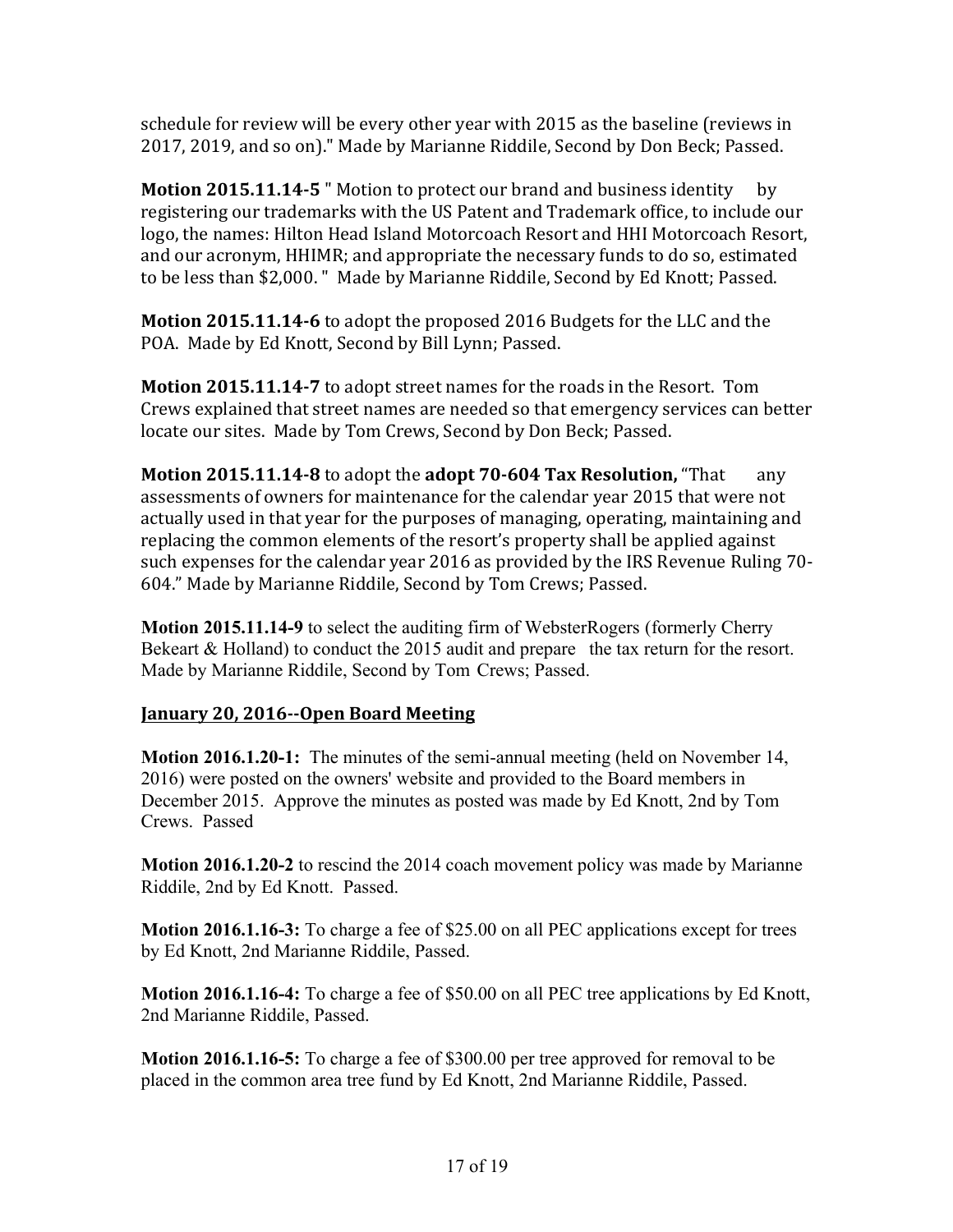**Motion 2016.1.16-6:** To reimburse the PEC chairman for all ink and paper supplies related to the PEC process. By Ed Knott, 2nd Marianne Riddile, Passed.

**Motion 2016.1.16-7:** To accept the Social Club's gift of a 70 +/-inch TV system which is installed on fireplace in the upstairs clubhouse meeting room. By Tom Crews, 2nd by Bill Lynn, Passed.

## **February 24, 2016--Open Board Meeting**

**Motion 2016.2.24-1:** To adopt the new 90-Day Coach Movement policy as read and that the effective date be today, 2/24/16. Made by Tom Crews, Second, Bill Lynn--PASSED.

**Motion 2016.2.24-2:** Motion to collect all fees due to the Board under the previous coach movement policies, made by Marianne Riddile, second by Tom Crews. PASSED.

## **April 9, 2016--Annual Meeting**

**Motion 2016.4.9-1** To investigate the installation of locks or other security on the tennis courts was proposed by Ed Knott, second by Don Beck. Passed.

**Motion 2016.4.9-2** To allow river rock between 2" and 5" in size and colors brown, gray or tan to be used in landscaping by Ed Knott. Second by Tom Crews. Passed.

**Motion 2016.4.9-3** To allow one storage box per site, dark brown in color, 134 gallon maximum size and no larger than 55" long, 28.5" wide and 27" tall similar to SunCast or equivalent by Ed Knott. Second by Don Beck. Passed.

## **Nov 11, 2017--Semi- Annual Meeting**

## MOTIONS

MOVED: That by and with the recommendation of the Resort Manager, we move that as of March 1, 2018 HHIMR no longer accept delivery of either mail or packages, that this be posted on our web and reservation sites, and that after that date HHIMR's mail address will be a Post Office Box established by management. Owners desiring mail or package delivery can arrange for a P.O. Box at either HH Post Office or at Island Postal Service. Island Postal charges \$100 for 12 months, \$50. for six months or \$25 per month and accepts both mail and packages. Those not have a P.O. Box can have mail and packages delivered to Island Postal for a fee. **FAILED**

MOVED: That Article Two C (8) of the HHIMR PEC Guidelines, together with any other applicable provisions, be amended to provide that the amount of the required deposit to remove a tree, whose removal has been approved by the PEC, be reduced from \$500 dollars to \$100 dollars and that said amount shall be